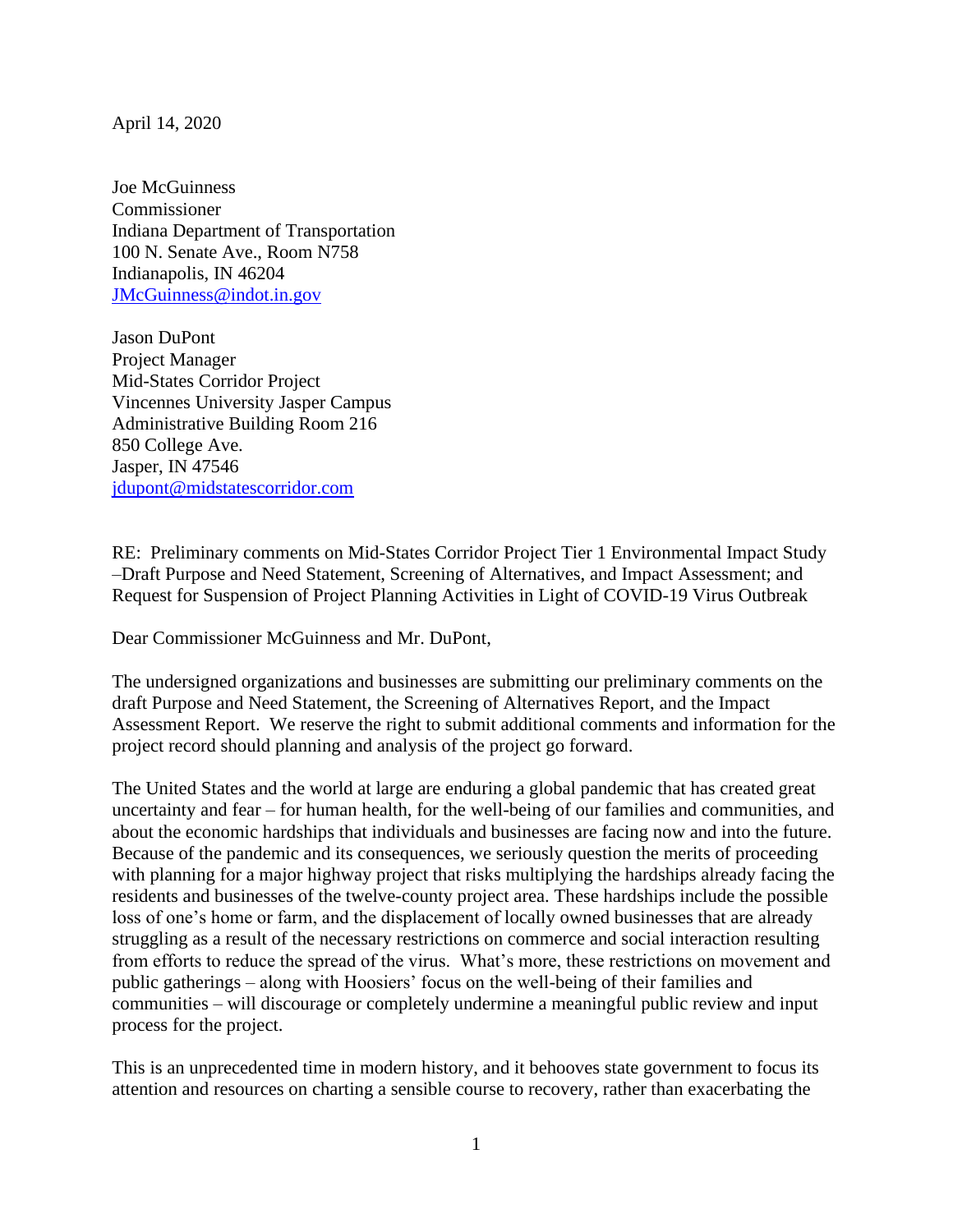social and economic effects of the pandemic – at least for the residents of southern Indiana potentially affected by the Mid-States project. Accordingly, we urge the Indiana Department of Transportation to suspend any further planning or analysis of this project, and fully reevaluate the merits of this project, given the weaknesses of the purpose and need statement as described elsewhere in these comments.

Along with our recommendation to suspend project planning, the undersigned organizations are submitting the following preliminary comments on the Mid-States Corridor project. We urge you to (1) reconsider the Purpose and Need Statement for the project, (2) fully and fairly consider non-highway alternatives, and (3) reject the "northeast" corridor options, which would have considerable negative environmental impacts on important natural resources, rare habitat, and threatened and endangered species.

## **Reconsideration of the Purpose and Need Statement**

The Purpose and Need Statement is a key step in the NEPA process—it frames the problem that needs to be solved and defines the range of possible alternatives to be evaluated. The Statement for the proposed Mid-States Corridor Project is as follows:

The Purpose of the Mid-States Corridor project is to provide an improved transportation link between the US 231/SR 66 and I-69 (either directly or via SR 37) which) [sic]

1. Improves business and personal regional connectivity in Dubois County and Southern Indiana;

2. Improves regional traffic safety in Southern Indiana;

3. Supports economic development in Southern Indiana; and

4. Improves highway connections to existing major multi-modal locations from Southern Indiana

The Purpose and Need Statement for the Mid-States Corridor Project is both flawed and inadequately supported.

# Population Trends and Economic Development

A primary concern is that the Statement essentially claims that low rates of population growth in the rural parts of the project area indicate lack of a strong economy and justify a new highway. This assertion, and its underlying assumptions, is deeply problematic. In justifying other highway projects, INDOT has argued that significant population *growth* is what justifies highway construction in undeveloped areas—on the basis that more people means greater demand for highway infrastructure.<sup>1</sup> Here, INDOT tries to claim the opposite—that *low* population growth should be addressed by building a new highway. INDOT cannot have it both ways. It is nonsensical to claim that when an area is growing, the state should build a highway to accommodate this growth, and also that when an area is declining, the state should build a

<sup>1</sup> *See, e.g., Illiana Corridor Tier Two Final Environmental Impact Statement*, 1-4 (Sept. 2014), *available at* [http://nepa.illianacorridor.org/tier\\_2/tier2\\_feis.aspx.](http://nepa.illianacorridor.org/tier_2/tier2_feis.aspx)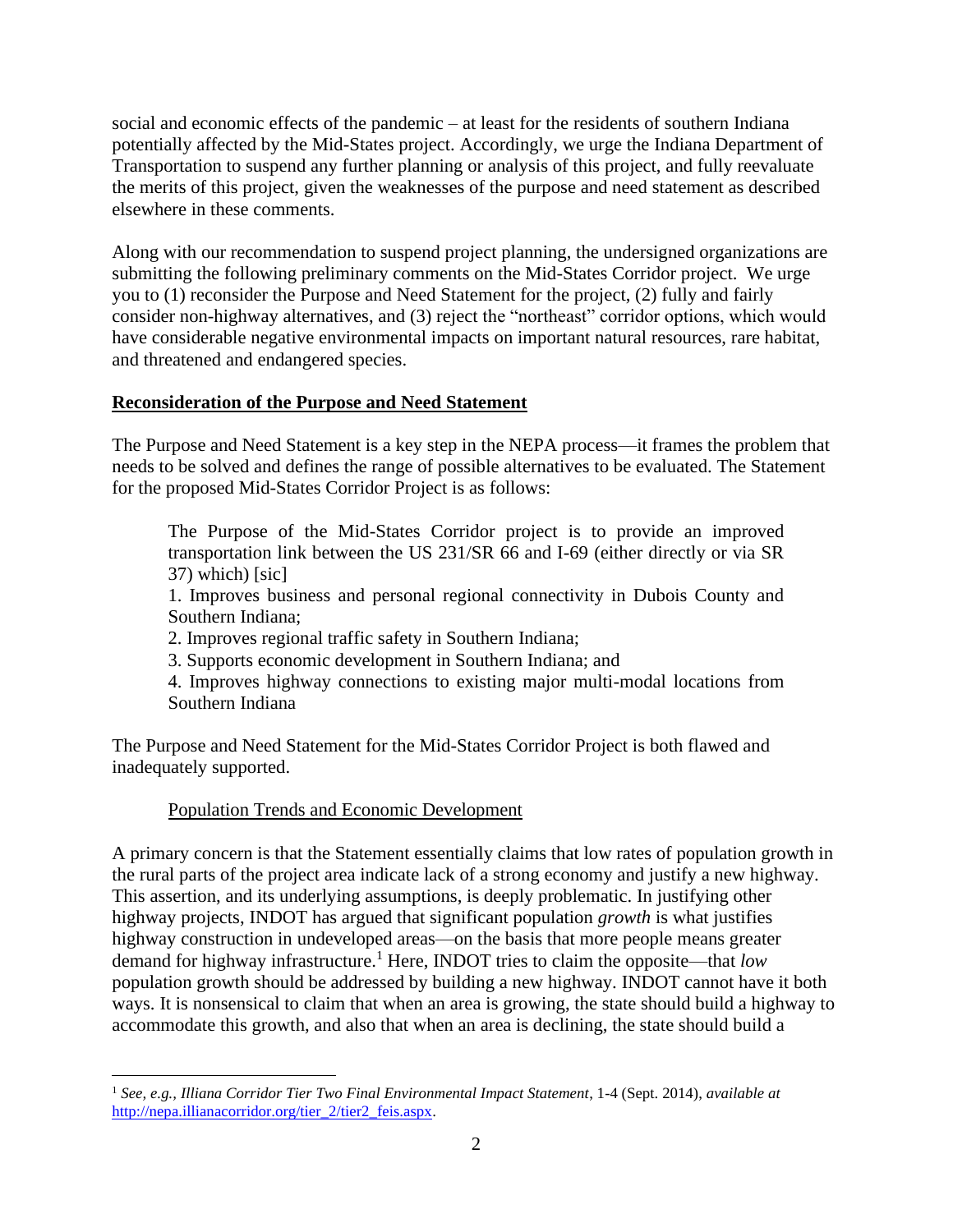highway to create growth. By this logic, Indiana should be building highways literally everywhere, a position which is certainly not consistent with smart transportation planning.

Furthermore, slow growth or even declining populations in rural areas is not unusual. Indeed, it is a recognized trend across the country. In recent years, there has been a demographic shift across the country toward more growth in urban areas and a corresponding decline in population in less developed areas. Two-thirds of rural counties in the United States decreased in population in 2012, compared to less than one-third of urban counties.<sup>2</sup> This is due not only to "Americans" flocking to urban centers," but also due to natural decreases: rural counties have more older residents and lower birth rates. "And now that natural decreases started, they'll likely continue in these areas for years." *Id.*

Indiana-specific predictions are consistent with these national trends. "While the state will have a number of fast-growing communities over the next few decades, most Indiana counties will likely see a decline in population during this projection period. Losses will be especially common among Indiana's mid-sized and rural communities."<sup>3</sup> Net out-migration is expected to continue, while an aging population will lead to more deaths and fewer births. This trend is part of a broader cultural shift due to a number of factors and is unlikely to be reversed by the construction of a highway.

In light of these national and local trends, Indiana should focus on spending its limited tax dollars on infrastructure projects that will provide access for the most people at the least cost, thoughtfully leverage private investments toward areas with the infrastructure to support them, and encourage and support population growth in already developed areas. Importantly, encouraging sprawl development has economic and social costs far beyond the initial highway, as it increases stress on local roads and other infrastructure and social services. Indiana should consider the opposite approach being taken by other states with similar demographic challenges. Iowa, for example, has recognized that "[o]ur role is not to continually rebuild the system as it was built decades ago, but rather to implement a system that will meet the needs of the 21st century. This will require significant investment in stewardship, some focused capacity expansion as resources allow, and perhaps even some contraction of the system."<sup>4</sup> Similarly, the Congressional Research Service has noted "[t]he geographic breadth of population decline raises the question of whether some areas undergoing long-term population loss now have too many roads and bridges. This, in turn, leads to a policy question: should states and counties redirect highway funding away from underused roads and bridges in population loss areas and toward growth areas?"<sup>5</sup>

It is also critical to examine the assumption that increased highway access will lead to economic growth. Although the first interstate highways had significant economic benefits, as more and

<sup>2</sup> Mike Maciag, *America's Rural-Urban Divide Is Growing*, Governing (Apr. 28, 2013), *available at* [http://www.governing.com/blogs/by-the-numbers/gov-americas-rural-urban-divide-is-growing.html.](http://www.governing.com/blogs/by-the-numbers/gov-americas-rural-urban-divide-is-growing.html)

<sup>3</sup> Matt Kinghorn, *Indiana Population Projections to 2050*, Indiana Business Research Center, Indiana University Kelley School of Business (2018), available at<http://www.incontext.indiana.edu/2018/mar-apr/article1.asp>

<sup>4</sup> *Iowa In Motion 2045: Iowa State Transportation Plan*, at 141, Iowa Department of Transportation (2017), *available at* [https://iowadot.gov/iowainmotion/files/IIM-2045-Full-Plan.pdf.](https://iowadot.gov/iowainmotion/files/IIM-2045-Full-Plan.pdf) Page 141 <sup>5</sup>*Rural Highways*, 3, Congressional Research Service (July 5, 2018), *available at*  [https://crsreports.congress.gov/product/pdf/R/R45250.](https://crsreports.congress.gov/product/pdf/R/R45250)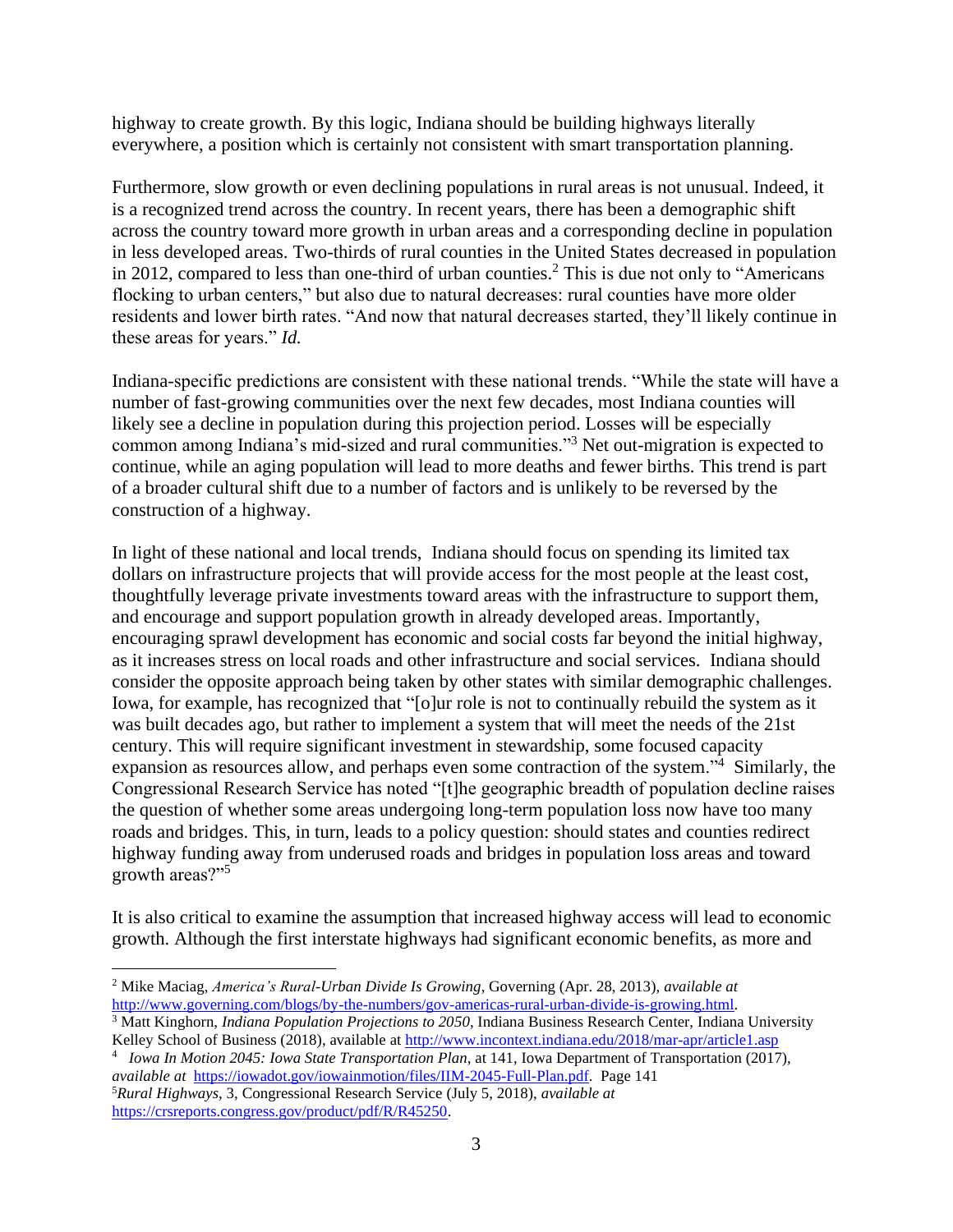more highways were built, the additional benefit brought by each decreased significantly. According to a study conducted for the Federal Highway Administration, the "net social rate of return on total highway capital was high . . . in the 1950s and 1960s, then declined considerably . . . In [the] 1980s the rates of return on total highway capital and private sector capital seem to have converged."<sup>6</sup> In other words, spending tax money on highways has no greater net economic benefit than not collecting that tax in the first place would.

A recent report by the RAND Corporation reviewing literature on economic impacts of highways stated that "in a developed economy with a comprehensive highway system, such as that of the United States, it is inappropriate to expect that each highway investment will have large positive economic effects."<sup>7</sup> Instead, "highway infrastructure varies greatly in its economic effects, and these effects can be highly context-specific."<sup>8</sup> The Congressional Budget Office's February 2016 report on federal highway spending also acknowledged decreased economic returns on spending on highways, and noted that "[j]ust because highway infrastructure can have . . . positive economic effects does not necessarily mean that it will. Roads, bridges, or other forms of transportation to sparsely populated places or little used infrastructure may provide few of the benefits, let alone enough to offset the costs."<sup>9</sup>

Moreover, the Purpose and Need Statement explains that the project area has a combination of higher than average poverty, but relatively low unemployment. While the Statement seems to argue that there are unfilled jobs that could be filled by increased transportation, the high poverty rate suggests that the jobs that exist in the area are low-paying, and that may be the real reason that workers are not commuting into the area. Indeed, bringing in more workers could have the unintended consequence of driving down wages in light of increased labor supply.

## Transportation Need

The Purpose and Need Statement also includes unsupported assumptions about the need for increased accessibility and connectivity. The Statement provides an apparently arbitrary determination that the "ideal" travel time between any two destinations is the time that it would take to travel the distance *in a perfectly straight line* between the two points *at 50-60 miles per hour for the entire trip*. It then looks at three origin points within the project area, and how long it is predicted to take *in the year 2045* to get to between four and eight destinations *with traffic*, including destinations as far away as Chicago, Illinois. For each of these origin/destination combinations, the actual travel time was only between 1.1 and 1.8 times the "ideal" travel time. Actual travel time for no trip was more than a 50% increase on a direct, perfectly straight route at 50 miles per hour. Based on these numbers, the Statement concluded that there is an accessibility problem. This is an astonishing conclusion. Under this approach, there is an accessibility

<sup>6</sup> M. Ishaq Nadiri & Theofanis P. Mamuneas, *Contribution of Highway Capital to Industry and National Productivity Growth* 115 (Sept. 1996), *available at* [http://www.fhwa.dot.gov/reports/growth.pdf.](http://www.fhwa.dot.gov/reports/growth.pdf)

<sup>7</sup> Howard Shatz, et al., RAND Corporation, *Highway Infrastructure and the Economy*, 58 (2011), *available at* [http://www.rand.org/content/dam/rand/pubs/monographs/2011/RAND\\_MG1049.pdf.](http://www.rand.org/content/dam/rand/pubs/monographs/2011/RAND_MG1049.pdf) 8 *Id.* at iii.

<sup>9</sup> Congressional Budget Office, *Approaches to Making Federal Highway Spending More Productive*, 16-17 (Feb. 2016), *available at* [https://www.cbo.gov/sites/default/files/114th-congress-2015-2016/reports/50150-](https://www.cbo.gov/sites/default/files/114th-congress-2015-2016/reports/50150-Federal_Highway_Spending.pdf) Federal Highway Spending.pdf.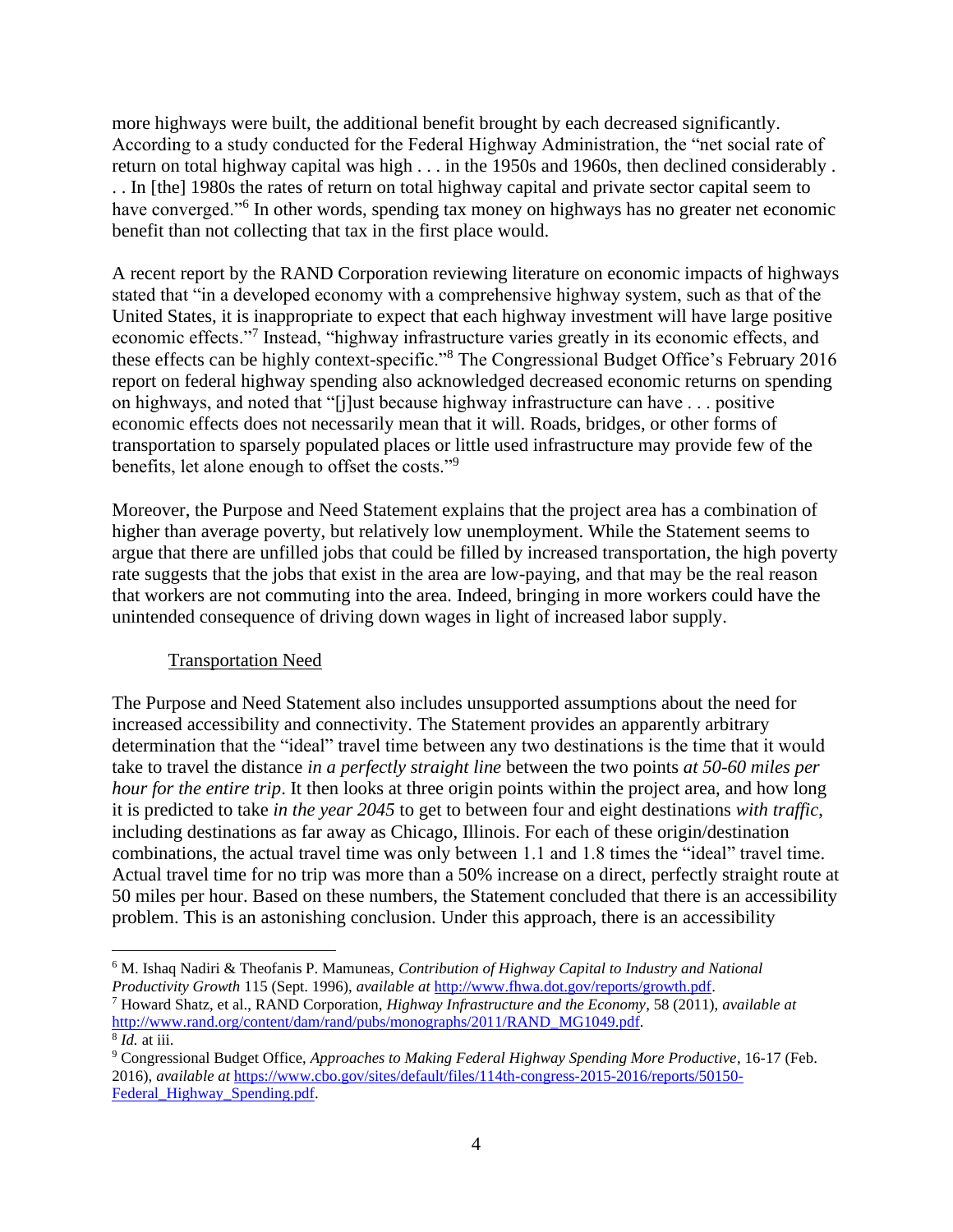problem any time there is not a perfectly straight and direct 50-60 mile per hour (for the entire duration of the trip) transportation option between any two points. It would essentially require a highway entrance and exit ramp at everyone's front door. This cannot be the basis for determining a need for a new highway project.

The Purpose and Need Statement provides a further surprise when it reveals that *even in the year 2045*, outside of the urban centers, there will only be very limited congestion in a few discrete areas in the study area. This is entirely inconsistent with the claimed need for a new project. While there is overwhelming evidence that new highway capacity does not solve congestion, it defies common sense to suggest highway construction to solve *nonexistent* congestion.

It is also important that the agencies do not assume that building a new rural highway will improve regional safety. As an initial matter, rural highways generally have much greater fatality rates than urban roadways: "Although 19 percent of people in the U.S. live in rural areas and 30 percent of the vehicle miles traveled occur in rural areas, almost half of crash deaths occur there."<sup>10</sup> It is likely that many factors contribute to the higher fatalities on rural highways, including a false sense of safety (leading to more risky behavior),  $\frac{11}{11}$  higher chance of encountering wildlife and slow-moving farm equipment, and poorer lighting and pavement condition. Traffic safety concerns are important, and alternatives must be critically examined to determine whether they will actually improve safety. It has been widely shown that building more highways generally leads to more vehicle miles traveled due to induced demand, which would presumably lead to more collisions and fatalities. We urge the agencies to consider other methods of addressing safety concerns, including proven safety countermeasures<sup>12</sup> that could be implemented on existing area roadways. Depending on the specific local conditions, these countermeasures include things like improving roadside design at curves, dedicated left and right turn lanes at intersections, median barriers, and rumble strips.

#### Impermissibly Narrow Purpose and Need Statement

Furthermore, the Purpose and Need Statement is impermissibly narrow and predetermines the outcome. Under NEPA, an EIS must include a solution-neutral purpose and need statement, so that alternatives are not eliminated simply because they are different from the proposed project. *Simmons v. United States Army Corps of Engineers*, 120 F.3d 664, 666 (7th Cir. 1997). The NEPA analysis cannot adopt a limited purpose and need that acts as a "self-fulfilling prophecy" for this particular proposed highway project and that effectively precludes full and fair consideration of all reasonable alternatives, including non-highway alternatives. *Id.*

One of the stated purposes for the Mid-States Corridor Project is to "*[i]mprove[] highway connections* to existing major multi-modal locations from Southern Indiana." By definition, only building a new or expanded highway can improve highway connections. This purpose therefore

<sup>10</sup> *Fatality Facts 2018: Urban/Rural Comparison*, Insurance Institute for Highway Safety, Highway Loss Data Institute (Dec. 2019), [https://www.iihs.org/topics/fatality-statistics/detail/urban-rural-comparison.](https://www.iihs.org/topics/fatality-statistics/detail/urban-rural-comparison)

<sup>11</sup> University of Minnesota, *Americans take more risks when they drive the nation's rural highways, new study says*, ScienceDaily (Aug. 4, 2010), www.sciencedaily.com/releases/2010/08/100804110212.htm.

<sup>&</sup>lt;sup>12</sup> Proven Safety Countermeasures, U.S. Department of Transportation, Federal Highway Administration (Page last modified on January 24, 2020), [https://safety.fhwa.dot.gov/provencountermeasures/.](https://safety.fhwa.dot.gov/provencountermeasures/)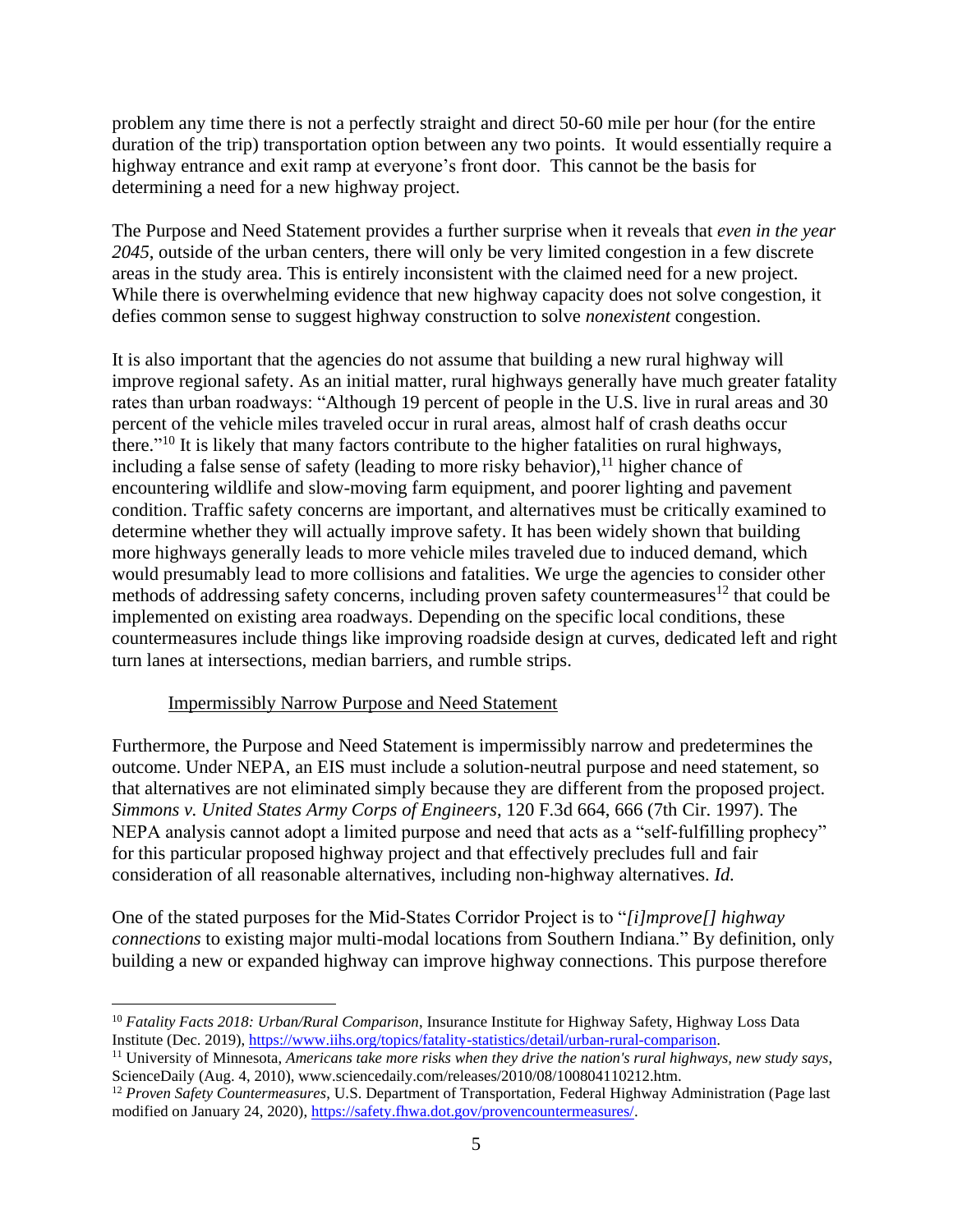inappropriately forecloses non-highway alternatives. The Purpose and Need Statement must be re-written to be solution-neutral.

# **Full and Fair Consideration of Non-Highway Alternatives**

The alternatives analysis forms "the heart of the environmental impact statement." 40 C.F.R. § 1502.14. *Simmons v. U.S. Army Corps of Engineers*, 120 F.3d 664, 670 (7th Cir. 1997). Under NEPA, an agency must "[r]igorously explore and objectively evaluate all reasonable alternatives," including the alternative of no action. 40 C.F.R. § 1502.14.

The proponents' summary dismissal of non-highway transportation alternatives is unreasonable. The relevant Appendix acknowledges that transit and passenger rail can "connect employees to places of work," but states that they would not "support regional industry logistics operations and goods movement," and that transit "does not have the scale or scope of impact necessary."<sup>13</sup> This limited analysis does not even begin to consider how transit could be expanded so that it *would* have an adequate scale, nor does it consider how expansion of passenger and freight rail together might meet all of the purported purposes of the project.

The Appendix acknowledges that freight rail is "well-used in Indiana" and that it is "a consistent and efficient means of moving goods," but argues that it can only serve limited industries. Even more surprisingly, the Appendix indicates on a comparison chart – with no discussion or support whatsoever – that freight rail cannot improve highway safety, economic development, or intermodal connectivity. To the contrary, increased use of freight rail could replace truck traffic, with corresponding highway safety benefits, not to mention decreased wear on roadways. As acknowledged, freight rail can be an efficient means of moving goods. In fact, rail accounts for 40% of freight transport based on ton-miles, but only causes 8% of the carbon emissions from freight transportation.<sup>14</sup> "Rail transportation is so efficient that even if cargo must travel a longer distance by rail than it would by point-to-point trucking, shipping by rail still uses far less energy."<sup>15</sup> Freight rail can certainly also benefit economic development and intermodal connectivity.

The Appendix not only fails to consider how passenger and freight rail might be developed together, but also fails to consider any combinations or packages of non-highway alternatives. The agencies should definitely consider local road upgrades – including safety improvements, as discussed above, and should consider local roadway improvements in combination with other options, like transit and non-transportation alternatives as described in Section 1.4 of the Screening of Alternatives report<sup>16</sup>.

<sup>13</sup> Purpose and Need Statement at p.25.

<sup>14</sup> Michael E. Webber, *Freight Trains Are Our Future* (Excerpt: Power Trip), Popular Science (May 9, 2019), *available at* [https://www.popsci.com/power-trip-excerpt/.](https://www.popsci.com/power-trip-excerpt/)

<sup>15</sup> *Id.*

<sup>&</sup>lt;sup>16</sup> Screening of Alternatives Report, Mid-States Corridor, Tier 1 Environmental Impact Study, February 2020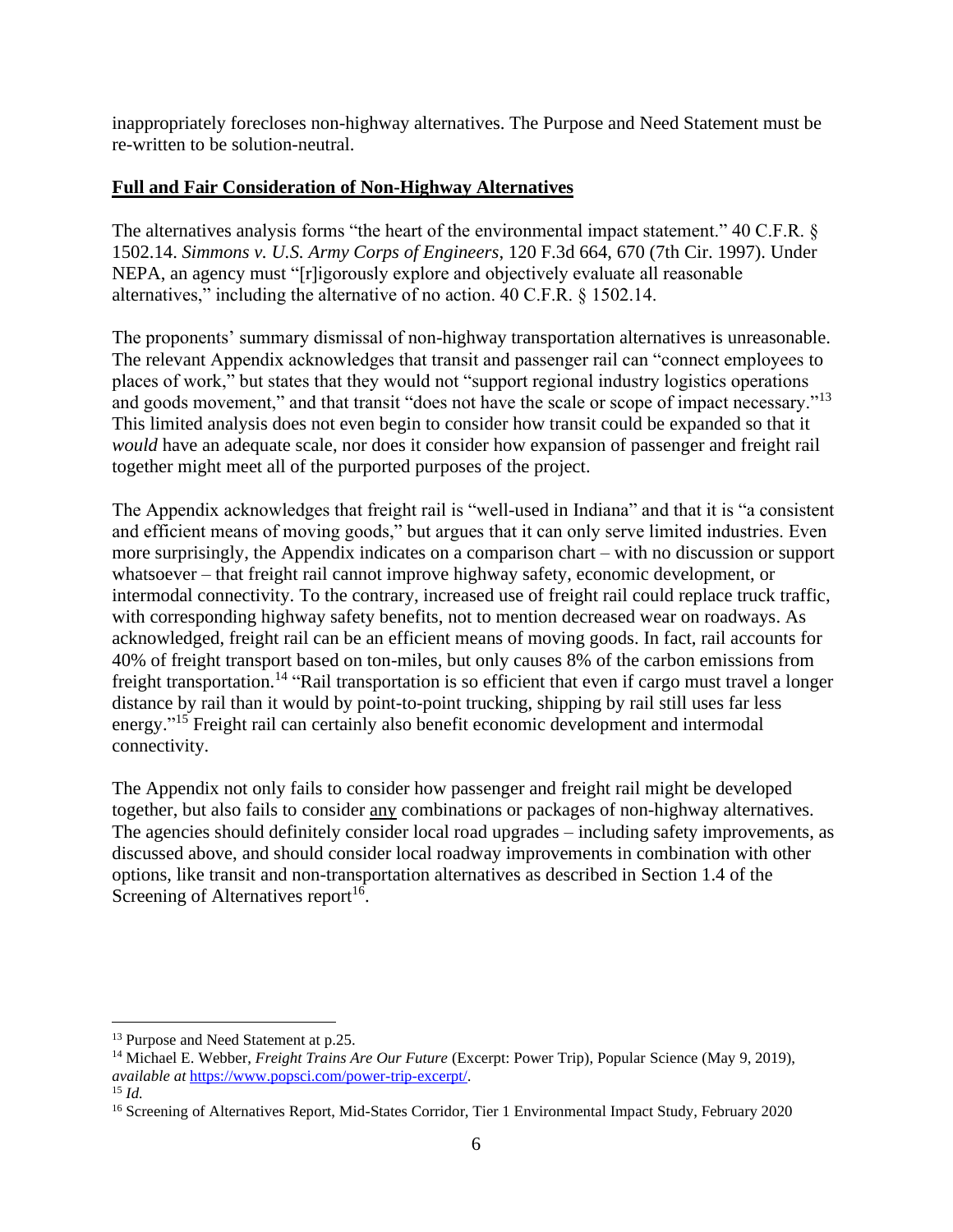#### **Rejection of Environmentally Damaging Northeast Corridors**

We especially urge INDOT to reject the "northeast" corridors that cross the heavily forested and sensitive karst terrain in Orange, Martin and Lawrence Counties. As reflected in the Combined Meeting Summary document, there is strong public concern about the environmental impacts of this proposed project.

The proposed Mid-States Corridor highway will have significant environmental impact along all the potential routes, and proposed routes M and O are especially problematic. For the alternative routes selected to move forward, the Impact Calculation Appendix<sup>17</sup> lists these impacts:

- Floodplain impacts range: 217 acres (Route C) to 801 acres (Route M); Route M and Route O have greatest impacts
- Wetlands impacts range: 30 acres (Route P) to 62 acres (Route M)
- Stream impacts range: 48,833 linear feet (Route C) to 114,844 linear feet (Route O); Route M and Route O have the greatest impacts<sup>18</sup>
- Forestland impacts range: 221 acres (Route B) to 1,998 acres (Route M); Route M and O have the greatest impact
- Farmland impacts range: 1,155 acres (Route M) to 1,583 acres (Route P)
- Karst areas impact range: 0 acres (all routes except M  $\&$  O) to 568 acres (Route O)

# Proposed routes M and O will disturb or destroy sensitive and high value environmental resources.

## *Lost River Karst plain and other karst areas and features*

The Lost River Karst Area is a globally recognized geologic area due to its high concentration and diversity of karst features: caves, springs, sinking streams, swallow holes, sinkholes and other features.<sup>19</sup> The Lost River flows through the Mitchell Karst Plain, a natural region underlain by karst geology that extends from Putnam County to the Ohio River.<sup>20</sup> The Lost River runs underground for 22 miles in Orange County, returning to the surface near Orangeville. In some parts of the Lost River drainage there are  $1,000$  or more sinkholes per square mile.<sup>21</sup> Two of Indiana's three largest springs – the Orangeville Rise and the True Rise of the Lost River – are found here. The Lost River Cave System in Orange County is the second longest cave in

<sup>&</sup>lt;sup>17</sup> Screening of Alternatives Report Impact Calculation Appendix, Mid-States Corridor, Tier 1 Environmental Impact Study, February 2020

<sup>&</sup>lt;sup>18</sup> Note: these listed impacts do not include impacts to the significant sub-surface "stream" drainage prevalent in these karst-intense areas.

<sup>&</sup>lt;sup>19</sup> The Lost River Karst of Indiana, A National Monument Proposal, NSS Lost River Conservation Task Force, Robert Armstrong, March 1974

<sup>&</sup>lt;sup>20</sup> Homoya, Michael A., Abrell, Brian, Aldrich, James R., Post, Thomas W., The Natural Regions of Indiana, Indiana Natural Heritage Program, Indiana Department of Natural Resources, *Indiana Academy of Science*, Vol. 94, 1985

<sup>21</sup> Malott, Clyde A., Presidential Address, Significant Features of the Indiana Karst, Indiana University, *Indiana Academy of Science*, undated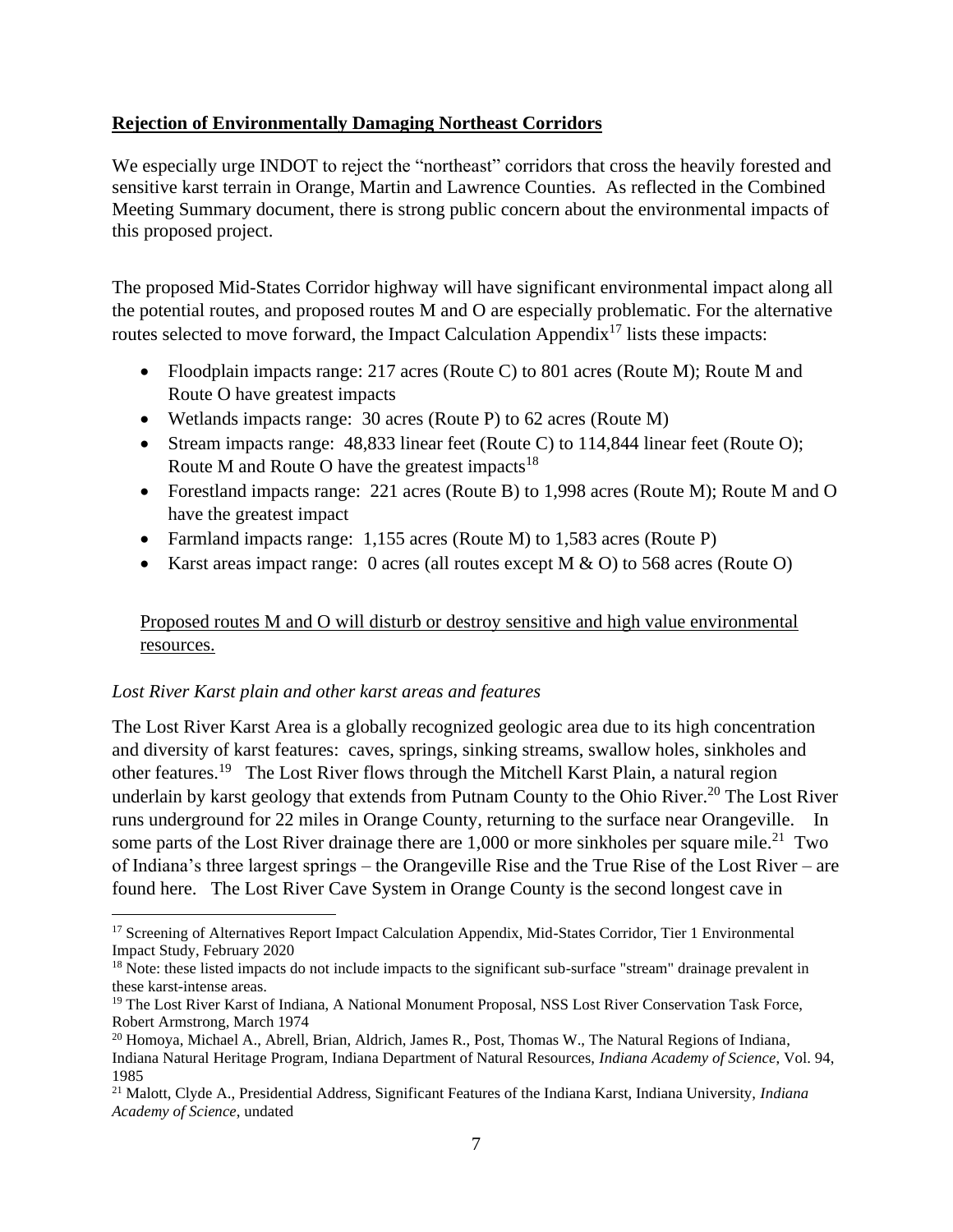Indiana at 22.2 miles surveyed to date.<sup>22</sup> This cave is located between Wesley Chapel Gulf and the True Rise of the Lost River. Orangeville Rise, Wesley Chapel Gulf (managed by the U.S. Forest Service), and Tolliver Swallow Hole are designated National Natural Landmarks.<sup>23</sup> The Lost River area is worthy of national monument designation, and such a proposal was recommended by the Lost River Conservation Association as far back as the early  $1970s^{24}$ 

To the west of the Lost River area into the Crawford Upland are many karst valleys separated by sandstone ridges.<sup>25</sup>

The Blue Spring Cave System in Lawrence County is the third largest cave in Indiana at 20.9 miles surveyed to date.<sup>26</sup> This cave is located southwest of Bedford with drainage all along SR 37 (part of Route O).

Karst systems are highly vulnerable to contamination by nonpoint source runoff, including the polluted runoff from highways. Surface runoff may enter karst features with little or no soil buffering or natural attenuation of flow.<sup>27</sup> Unlike in non-karst systems, groundwater moves very rapidly in karst regions, meaning pollutants can be spread long distances in a short period of time.<sup>28</sup> These underground habitats are extremely sensitive to even slight changes in water chemistry, including change in pH.

Karst systems support an incredible diversity of life, including many of the rarest types of spiders, insects, and crustaceans.<sup>29</sup> The state-endangered Hoosier Cavefish – a candidate for federal listing – lives in the underground waters of the Lost River karst area.<sup>30</sup>

Highway construction through this area will disturb or destroy karst features, change wellestablished underground flow and drainage patterns, increase the risk of polluted runoff entering the karst system, and harm the rare and sensitive species that live in the underground waters and caves of this area. During construction, sediment and petroleum-based substances from construction machinery can pollute surface and ground water.<sup>31</sup> Runoff from a highway in use

<sup>22</sup> Indiana Karst Conservancy, IKC Update No. 109, December 2012

<sup>&</sup>lt;sup>23</sup> National Park Service, U.S. Department of Interior, National Natural Landmarks by State: Indiana, [https://www.nps.gov/subjects/nnlandmarks/state.htm?State=IN,](https://www.nps.gov/subjects/nnlandmarks/state.htm?State=IN) accessed March 21, 2020

<sup>&</sup>lt;sup>24</sup> The Lost River Karst of Indiana, A National Monument Proposal

<sup>&</sup>lt;sup>25</sup> Malott, Clyde A., Significant Features of the Indiana Karst

<sup>26</sup> Frushour, Sam, Map published Oct 1999

<sup>&</sup>lt;sup>27</sup> Living with Karst, A Fragile Foundation, American Geological Institute, in cooperation with National Speleological Society and American Cave Conservation Association, Illinois Basin Consortium, National Park Service, U.S. Bureau of Land Management, USDA Forest Service, U.S. Fish and Wildlife Service, U.S. Geological Survey, 2001

<sup>28</sup> *Id.*

<sup>&</sup>lt;sup>29</sup> Lewis, Julian J., A Few Words about the Subterranean Fauna of the Lost River (Orange County, Indiana), IKC Update No. 99, December 2010

 $30$  Chakrabarty P, Prejean JA, Niemiller ML (2014) The Hoosier cavefish, a new and endangered species (Amblyopsidae, Amblyopsis) from the caves of southern Indiana. ZooKeys 412: 41–57. doi:0.3897/zookeys.412.7245

<sup>&</sup>lt;sup>31</sup> Water Quality And Quantity Impacts Of Highway Construction And Operation: Summary And Conclusions, Michael E. Barrett, Joseph F. Malina, Jr., Randall J. Charbeneau, Research Report Number 1943-7F, Texas Department of Transportation by the Center For Transportation Research Bureau Of Engineering Research, The University Of Texas At Austin, March 1996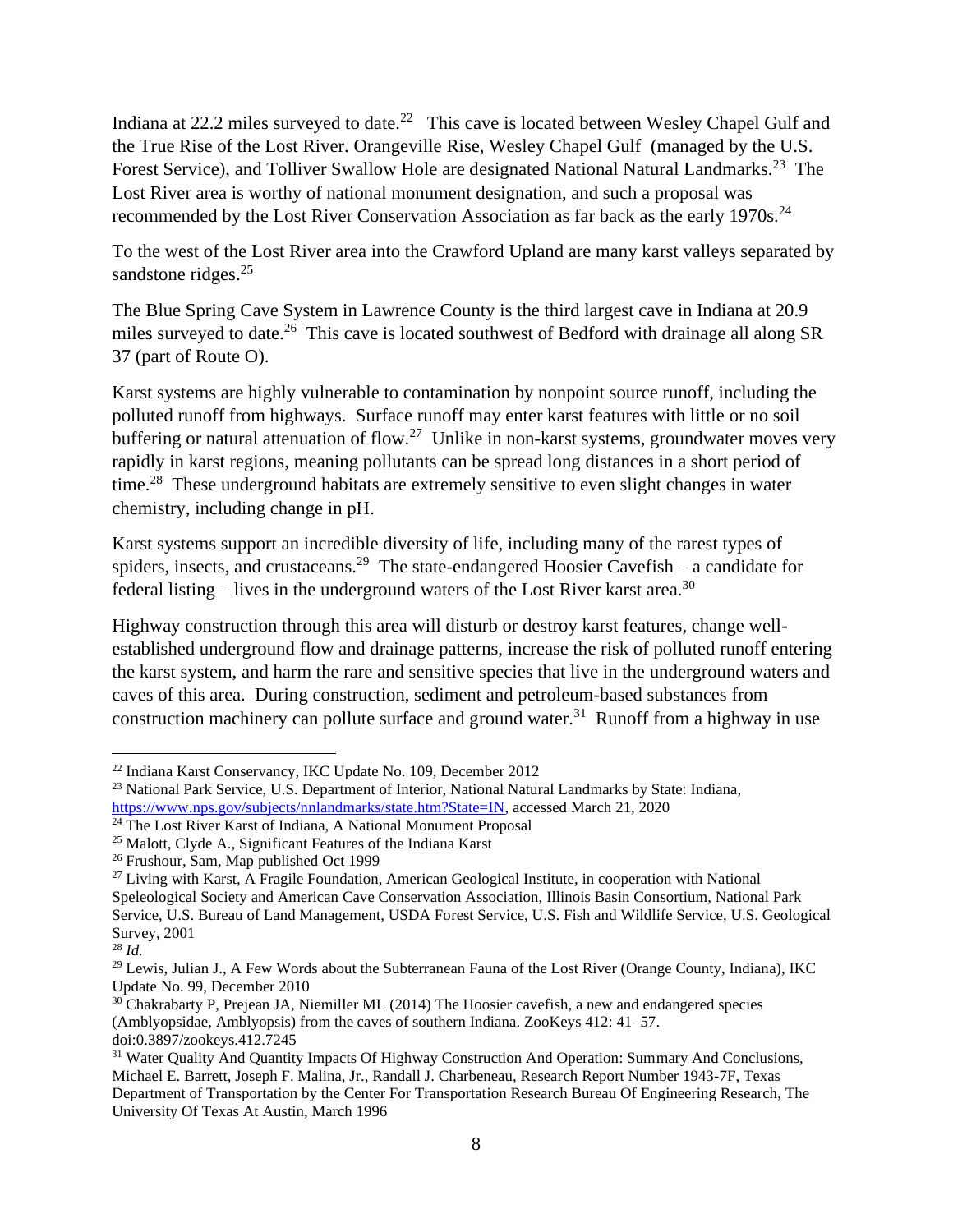contains metals, solids and sediment, and petroleum hydrocarbons.<sup>32</sup> Spills from tanker truck accidents, involving chemicals, gasoline or other toxic substances may occur. Post-construction, there are also the added risks and costs of future collapses and repairs for the life of the highway.<sup>33</sup>

There is no on-the-ground alignment of Route O that can avoid substantial impacts to the sensitive and unique karst features and fish and wildlife resources in the Lost River basin.

## *Hoosier National Forest*

The Hoosier National Forest (HNF) is Indiana's largest public forest at 203,000 acres, stretching from south of Bloomington to the Ohio River. The HNF contains high-quality upland and bottomland hardwood forest, dominated by stands of oak-hickory and mixed hardwood forest. It contains some of the largest tracts of contiguous forest in Indiana, a variety of high-quality natural communities, and provides critically important habitat for numerous wildlife species.<sup>34</sup>

The HNF is also a highly valued recreation destination, sought by hikers, birdwatchers, anglers, hunters, backpackers, cave explorers, horse riders and mountain bikers. The forest contains over 260 miles of hiking, horseback and mountain bike trails, five horse camps, and several regular campgrounds.<sup>35</sup> It is one of the few areas in Indiana where visitors can find and enjoy a primitive backcountry recreation experience.

Routes M and O will travel through or adjacent to the HNF purchase boundary and depending on exact location of the final right of way, may directly affect HNF land (including Wesley Chapel Gulf).<sup>36</sup> The Luke's Knob Area, a designated backcountry area (MA  $6.4$ )<sup>37</sup>, and the Shirley Creek Horse Camp and Trail System would be HNF areas closest to Route O and possibly directly impacted by this route. Karst features are found throughout the Lost River unit of the HNF.

In addition, Routes M and O will adversely impact the solitude and serenity provided in the Sam's Creek and Tincher Hollow areas of the Hoosier National Forest popular for wilderness recreation experiences that are very limited in Indiana.

<sup>32</sup> National Academies of Sciences, Engineering, and Medicine 2006. Evaluation of Best Management Practices for Highway Runoff Control. Washington, DC: The National Academies Press. [https://doi.org/10.17226/23211.](https://doi.org/10.17226/23211)

<sup>&</sup>lt;sup>33</sup> Weary, David J., The Cost of Karst Subsidence and Sinkhole Collapse in the United States Compared with Other Natural Hazards, U.S. Geological Survey, The 14<sup>th</sup> Sinkhole Conference, U.S. National Cave and Karst Research Institute, October 2015

<sup>&</sup>lt;sup>34</sup> Hoosier National Forest, USDA Forest Service, [https://www.fs.usda.gov/main/hoosier/about-forest,](https://www.fs.usda.gov/main/hoosier/about-forest) accessed March 21, 2020

<sup>35</sup> Forest Facts, Hoosier N.F., USDA Forest Service, March 2008

<sup>36</sup> Screening of Alternatives Report, Mid-States Corridor, Tier 1 Environmental Impact Study, February 2020

<sup>&</sup>lt;sup>37</sup> Land and Resource Management Plan, 2006, Hoosier National Forest, USDA Forest Service, [https://www.fs.usda.gov/main/hoosier/landmanagement/planning,](https://www.fs.usda.gov/main/hoosier/landmanagement/planning) accessed March 21, 2020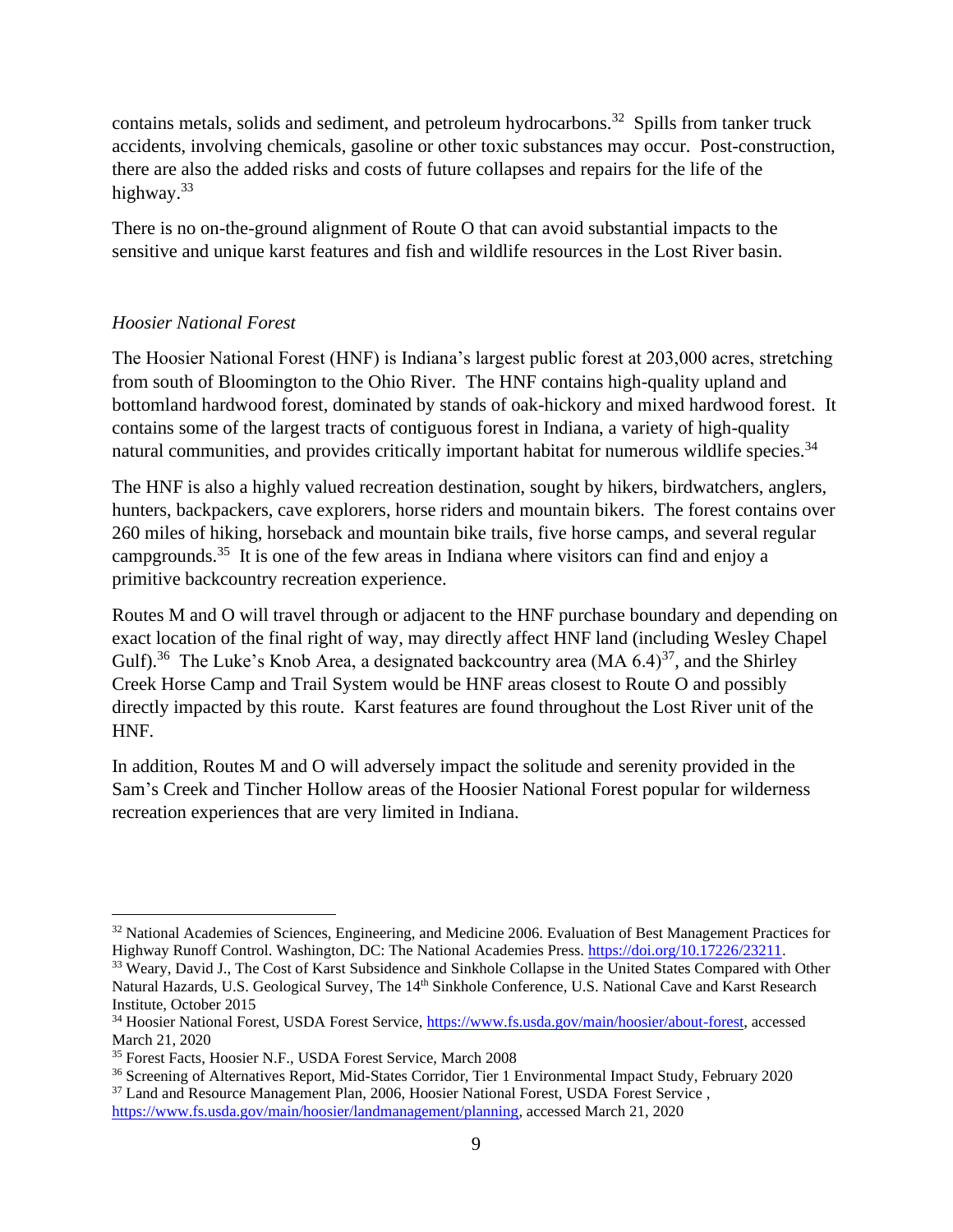Any public parks, recreation areas or wildlife refuges that may be affected by the project are subject to protection from conversion under Section 4(f) of the 1966 U.S. Department of Transportation Act<sup>38</sup>, and Section  $6(f)(3)$  of the Land and Water Conservation Fund Act.<sup>39</sup>

#### *Martin State Forest*

Martin State Forest encompasses 7,863 acres in Martin County and includes several parcels nearby or along Route M and which may be directly affected by this route.<sup>40</sup> Karst features are also common along this corridor. As with the HNF, Martin State Forest contains high quality hardwood forests that provide important wildlife habitat, stunning scenic views, outdoor recreation opportunities, watershed protection, forest products and carbon sequestration services.<sup>41</sup>

Among the state and federal natural areas or recreation sites that could be affected by Routes M  $\&$  O are<sup>42</sup>:

- Hindostan Falls
- Williams Dam
- Spice Valley
- Jug Rock Nature Preserve
- Bluffs of Beaver Bend Nature Preserve
- Plaster Creek Seeps Nature Preserve
- Orangeville Rise Nature Preserve
- Wesley Chapel Gulf, Tolliver Swallow Hole, National Natural Landmarks

## *East Fork White River*

Route M would generally parallel and likely cross the East Fork White River and its tributaries in several locations.<sup>43</sup>

According to a 2006 Indiana Department of Natural Resources report, *White River Basin Survey: East Fork White River, 2003*, "the EFWR fish community represents a highly diverse fish community that was comprised of at least 86 species, including one state endangered species (Lake sturgeon) and one state species of special concern (Spotted darter)."<sup>44</sup> The East Fork White River, below Williams Dam, is particularly significant as the habitat for what is

<sup>&</sup>lt;sup>38</sup> An overview of the Federal law dealing with protection of parks, recreation areas, wildlife and waterfowl refuges, and historic sites, Companion Guide to Video, Federal Highway Administration, U.S. Department of Transportation, August 2012, [www.fhwa.dot.gov/federal-aidessentials,](http://www.fhwa.dot.gov/federal-aidessentials) accessed March 21, 2020

<sup>&</sup>lt;sup>39</sup> National Park Service, U.S. Department of Interior, Land and Water Conservation Fund, Compliance Responsibilities and Legal Protection[, https://www.nps.gov/subjects/lwcf/protection.htm,](https://www.nps.gov/subjects/lwcf/protection.htm) accessed March 21, 2020

<sup>&</sup>lt;sup>40</sup> Screening of Alternatives Report, Mid-States Corridor, Tier 1 Environmental Impact Study, February 2020 <sup>41</sup> Martin State Forest, Indiana Department of Natural Resources, [https://www.in.gov/dnr/forestry/4822.htm,](https://www.in.gov/dnr/forestry/4822.htm)

accessed March 21, 2020

 $42$  Screening of Alternatives Report, Mid-States Corridor, Tier 1 Environmental Impact Study, February 2020 <sup>43</sup> *Id.*

<sup>&</sup>lt;sup>44</sup> White River Basin Survey: East Fork White River, 2003, Kevin Hoffman, Assistant Research Biologist, Division of Fish and Wildlife, Indiana Department of Natural Resources, 2006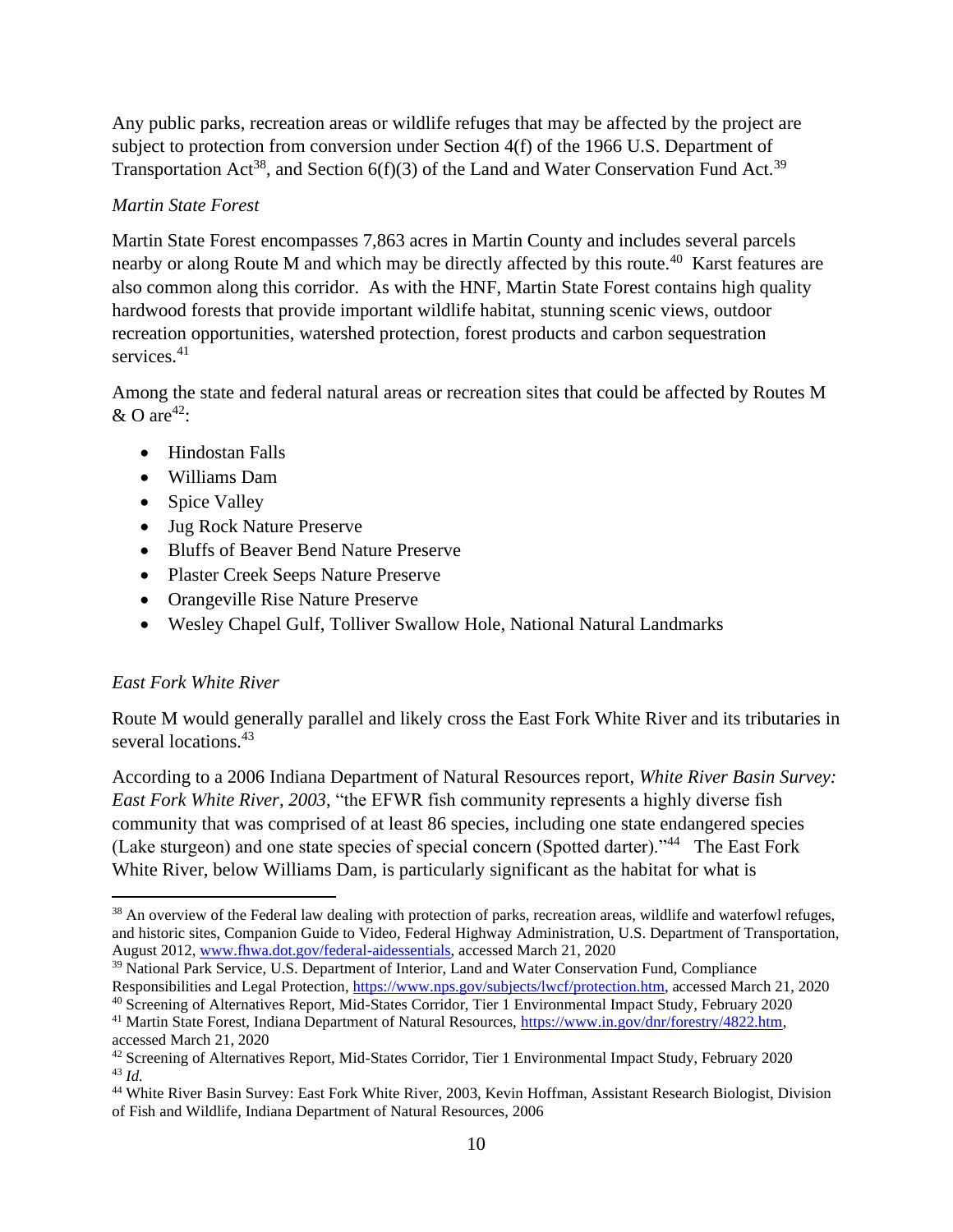considered the only Ohio River strain of the Lake sturgeon (*Acipenser fulvescens*) remaining in the entire Ohio River drainage.<sup>45</sup> The Lake sturgeon, a long-lived fish that can reach 8 feet in length and weigh up to 300 pounds<sup>46</sup>, is currently being considered for federal listing. In 2019, in response to a listing petition filed by several non-profit organizations, the U.S. Fish and Wildlife Service found that listing "may be warranted."<sup>47</sup>

#### *Rare, threatened and endangered species at risk in the project area*

In addition to the species described earlier, there are many other state and federally listed fish, wildlife and invertebrate species known or believed to occupy the forest, wetland, meadow, cave and stream habitats in the project area. Some of these are described in the Screening of Alternatives Report, Mid-States Corridor Tier 1 Environmental Impact Study.<sup>48</sup>

The East Fork White River, in Martin and Dubois Counties, has contained or still contains populations of five federally listed freshwater mussels:

- Sheepnose mussel (*Plethobasus cyphyus*)
- Fat pocketbook mussel (*Potalmilus capax*)
- Rough pigtoe mussel (*Peurobema plenum*)
- Fanshell mussel (*Cyprogenia stegaria*)
- Rabbitsfoot mussel (*Quadrula quadrula*)

These state-listed mussel species are also recorded as occurring in the project area: Round hickory nut mussel (*Obovaria subrotunda*) and Little spectaclecase mussel (*Villosa lienosa*).

Three federally-listed bat species – Indiana bat (*Myotis sodalis*), Northern long-eared bat (*Myotis septentrionalis*), and gray bat (*Myotis grisescens*), and three state-endangered bats – Little brown bat (*Myotis lucifugus*), Evening bat (*Nycticeius humeralis*), and Tri-colored bat (*Perimyotis subflavus*) – along with the species of special concern Eastern red bat (*Lasiurus borealis*) are known or likely to inhabit the project area.<sup>49,50,51,52,53</sup>

Additional state listed species include state endangered birds – Cerulean warbler (*Setophaga cerulea*), Loggerhead shrike (*Lanius ludovicianus*), Barn owl (*Tyto alba*), Henslow's sparrow (*Ammodramus henslowii*) – and the Common mudpuppy (*Necturus maculosus*), Northern

<sup>45</sup> Lake Sturgeon Monitoring in the East Fork White River, 2014 Wildlife Science Report, Division of Fish and Wildlife, Indiana Department of Natural Resources, pages 13-15

<sup>46</sup> Lake Sturgeon, Michigan Sea Grant, [https://www.michiganseagrant.org/topics/ecosystems-and-habitats/native](https://www.michiganseagrant.org/topics/ecosystems-and-habitats/native-species-and-biodiversity/lake-sturgeon/)[species-and-biodiversity/lake-sturgeon/,](https://www.michiganseagrant.org/topics/ecosystems-and-habitats/native-species-and-biodiversity/lake-sturgeon/) accessed March 21, 2020

 $4^7$  U.S. Fish and Wildlife Service, U.S. Department of Interior, Endangered and Threatened Wildlife and Plants; 90-Day Findings for Three Species; Notice of petition findings and initiation of status reviews, Federal Register, August 15, 2019

<sup>48</sup>Screening of Alternatives Report, Mid-States Corridor Tier 1 Environmental Impact Study, February 2020 <sup>49</sup> *Id.*

<sup>50</sup> Indiana County Endangered, Threatened and Rare Species List, County: Orange, Indiana Natural Heritage Data Center, Division of Nature Preserves, Indiana Department of Natural Resources, accessed March 2020

<sup>&</sup>lt;sup>51</sup> Indiana County Endangered, Threatened and Rare Species List, County: Martin

 $52$  Indiana County Endangered, Threatened and Rare Species List, County: Dubois

<sup>&</sup>lt;sup>53</sup> Indiana County Endangered, Threatened and Rare Species List, County: Lawrence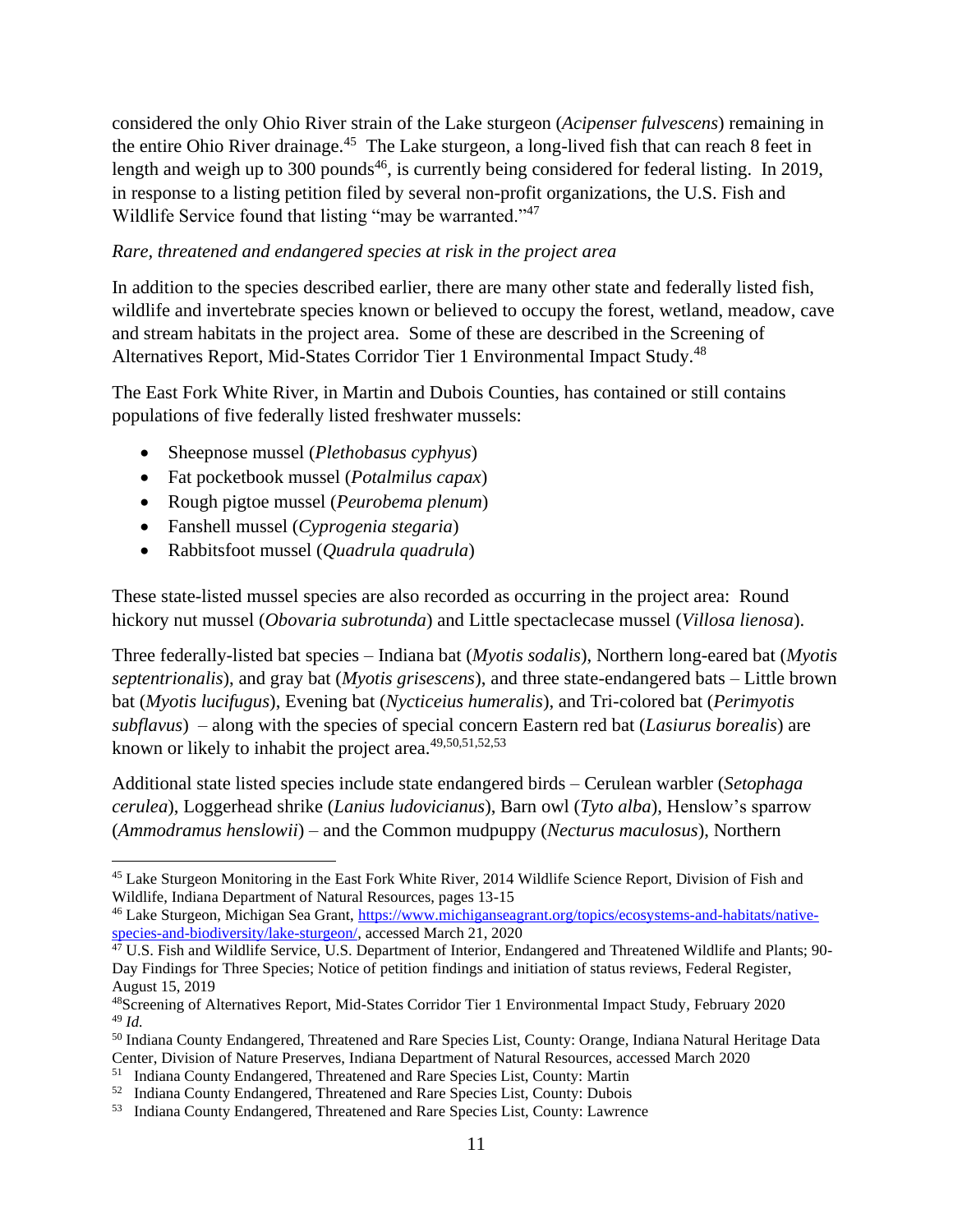crawfish frog (*Lithobates areolatus circulosus),* eleven cave invertebrate species, along with numerous rare or endangered plants<sup>.54, 55,56,57,58</sup>

The state and federally listed Copperbelly water snake (*Nerodia erythrogaster neglecta*) is also recorded as present in the project area.<sup>59</sup>

#### Impacts of Highways on Fish and Wildlife

The construction and presence of highways have many harmful effects on native wildlife.  $60,61,62$ These effects include: mortality from road construction, mortality from collision with vehicles, modification of animal behavior, alteration of the physical environment, alteration of the chemical environment, and the spread of exotics. Specifically, highways can act as a barrier to wildlife movement and migration, fragment, alter or destroy habitats, increase risk of predation, and reduce genetic diversity among affected wildlife populations. The construction of any Mid-States highway on new terrain alignment will increase these impacts to wildlife in the project area.

## Climate Impacts

The loss of up to 2,000 acres of forestland, and the loss of as much as another 1,100 acres in farmland from this project will eliminate the carbon sequestration benefits of these lands. Coupled with the loss of roughly 1,800 acres of forestland and 4,000 acres of farmland due to the I-69 extension from Indianapolis to Evansville,<sup>63</sup> and the 9,073 acres of forestland lost from 2001 to 2016 in the eight project-area counties<sup>64</sup> through which the Mid-States right of way might pass, this would be a substantial cumulative impact on forest cover – and carbon sequestration capacity -- in southern Indiana. The loss of carbon storage in forests and farms would result from any new-terrain road construction.

The tables comparing performance measures outcomes and natural resource/community impacts in the Screening of Alternatives Report do not reveal whether daily traffic counts in the entire project region would increase, or whether the estimated future traffic counts simply represent a redirection or concentration of existing traffic levels. Without this information, the project

<sup>55</sup> Indiana County Endangered, Threatened and Rare Species List, County: Orange, Indiana Natural Heritage Data Center, Division of Nature Preserves, Indiana Department of Natural Resources, accessed March 2020

Graduate School of Design, *Annual Review of Ecology and Systematics*, Volume 29, 1998

<sup>54</sup> Screening of Alternatives Report, Mid-States Corridor Tier 1 Environmental Impact Study, February 2020

<sup>56</sup> Indiana County Endangered, Threatened and Rare Species List, County: Martin

<sup>&</sup>lt;sup>57</sup> Indiana County Endangered, Threatened and Rare Species List, County: Dubois

<sup>&</sup>lt;sup>58</sup> Indiana County Endangered, Threatened and Rare Species List, County: Lawrence

<sup>59</sup> Screening of Alternatives Report, Mid-States Corridor Tier 1 Environmental Impact Study, February 2020

<sup>&</sup>lt;sup>60</sup> Forman, Richard T.T., Alexander, Lauren E., Roads and their Major Ecological Effects, Harvard University

<sup>&</sup>lt;sup>61</sup> Hill, Jacob, The Environmental Impact of Roads, [https://www.environmentalscience.org/roads,](https://www.environmentalscience.org/roads) accessed March 21, 2020

 $62$  Trombulak, Stephen C., Frissell, Christopher A., Review of Ecological Effects of Roads on Terrestrial and Aquatic Communities, Conservation Biology, Pages 18–30, Volume 14, No. 1, February 2000

<sup>&</sup>lt;sup>63</sup> Appendix HH, Comparison of Tier 1 And Tier 2 Impacts For Key Resources, Tier 2 Environmental Impact Statement, I-69 Section 6 Martinsville to Indianapolis, September 26, 2017

<sup>64</sup> National Land Cover Database, Forest Acres Change for Indiana counties, Draft Indiana Forest Action Plan 2020 Update, January 2020[, https://www.in.gov/dnr/forestry/5436.htm](https://www.in.gov/dnr/forestry/5436.htm)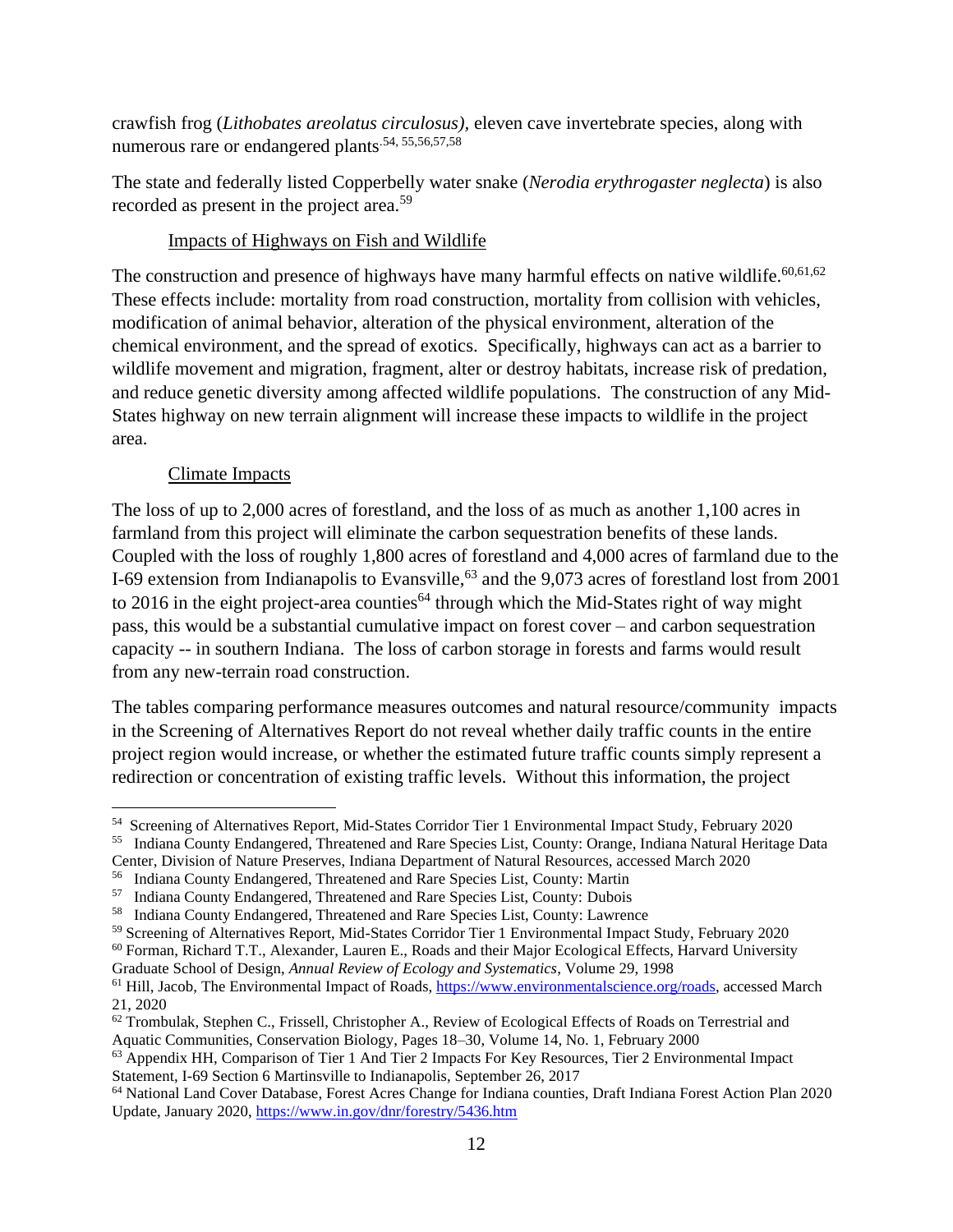analysis fails to consider whether the project would result in increased vehicle miles traveled with a corresponding increase in vehicle-related greenhouse gases.

# Indirect Impacts

None of the Mid-States Corridor Tier 1 study reports quantify the likely indirect impacts of the route alternatives. In addition to the direct impacts we have described above, new highways can induce indirect impacts and this is often one of the outcomes – in the form of new land development near highway interchanges -- of these projects. For example, for the I-69 Evansville to Indianapolis highway, these additional impacts – in loss of acreage -- for forests, farmlands and wetlands ranged from 22% to 44% of the direct acreage impacts.<sup>65</sup>

# **Construction of Routes M or O would conflict with the interagency Memorandum of Understanding concerning construction of transportation projects in karst regions of the state.**

In October 1993, the Indiana Department of Transportation, the Indiana Department of Natural Resources, the Indiana Department of Environmental Management, and the U.S. Fish and Wildlife Service executed a Memorandum of Understanding (MOU) "..for the purpose of delineating guidelines for construction of transportation projects in karst regions of the state."<sup>66</sup> In the MOU, the parties agreed to "accept responsibility to ensure that the transportation needs of Indiana are met in an environmentally sensitive manner that protects the habitat of all species." Further, the MOU states that "The intent of INDOT is to avoid karst areas and use alternative drainage where possible."

Construction of routes M and O would traverse the Mitchell Karst Plain and would be unable to avoid impacting large concentrations of karst features, particularly Route O which would dissect the Lost River Karst Area, described more fully above.

The Karst MOU and its guidelines led to the abandonment of an earlier highway proposal that would have followed the same general alignment from Mitchell to West Baden as that of Route O. This past proposed highway alignment, part of a SR 145/SR 37 project, was not built because of its expected extreme impacts to the Lost River Karst Area.

It is important to understand that the desktop screening for environmental impacts that has been done so far has been very limited and likely fails to account for significant impacts to important natural resources. While desktop screening is an acceptable first step, comprehensive on-theground surveys will be required to inform the Environmental Impact Statement.

<sup>65</sup> Tier 1 Record of Decision, I-69 Evansville to Indianapolis, Indiana, Federal Highway Administration, U.S. Department of Transportation, March 21, 2004, and Appendix HH, Comparison of Tier 1 And Tier 2 Impacts For Key Resources, Tier 2 Environmental Impact Statement, I-69 Section 6 Martinsville to Indianapolis <sup>66</sup> Memorandum of Understanding, Indiana Department of Transportation, Indiana Department of Environmental Management, Indiana Department of Natural Resources, U.S. Fish and Wildlife Service, October 13, 1993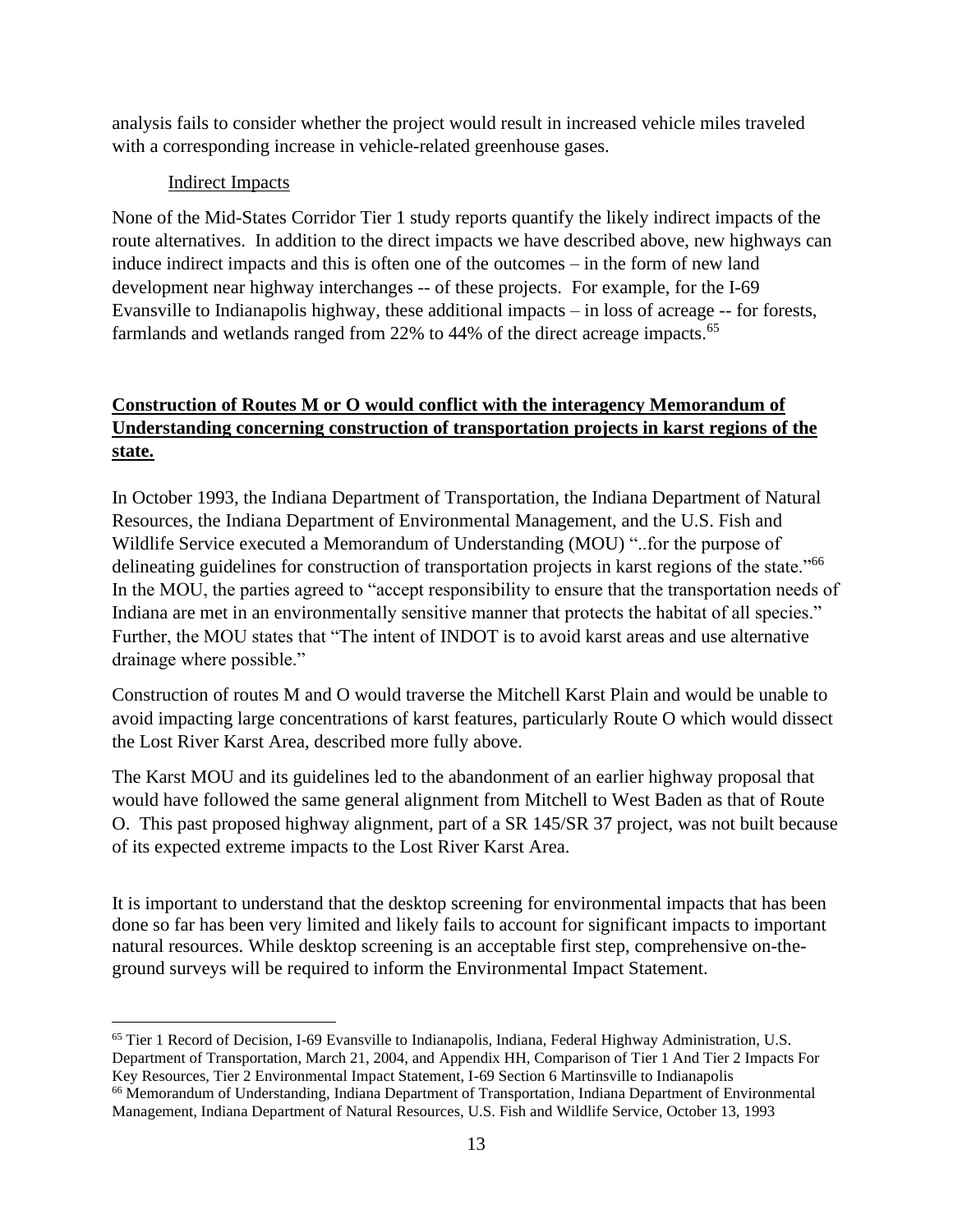The northeast routes would require the greatest amount of new right-of-way and least use of existing infrastructure. Even if a highway alternative is ultimately chosen, the best way to move people and goods from the Ohio River to the urban areas around Indianapolis is to direct traffic onto existing I-69 as soon as reasonably possible. Indiana just spent a considerable sum of money completing I-69, which was itself a controversial highway project, so to fail to maximize its utility would be even more wasteful. There is no reason to detour to the east harming sensitive forest and karst ecosystems, or to the west fracturing rich farms, forests and wetlands or to degrade such lands to the north to meet the stated purpose and need for this project, when targeted roadway and bridge safety improvements to existing US 231 and other existing highways in the region, along with select non-highway alternatives including freight rail, that may provide equivalent improvements in personal mobility, freight movement and access have not been fully analyzed. Improvements to transportation infrastructure should be focused on improving the movement of people and goods rather than solely the movement of motor vehicles.

\* \* \*

We reiterate our request that planning and analysis for this project be suspended given the health, social and economic challenges now facing residents of southern Indiana. And before any work on this project resumes, we urge the agencies and project proponents to first objectively consider whether there is actually a need for this project, and whether a project could even meet the alleged need. If there is an actual need, the Purpose and Need Statement must be broad enough to encompass non-highway alternatives. Relatedly, the NEPA process requires full and fair consideration of non-highway alternatives, including alternatives combining different approaches. Finally, we urge you to reject the northeast corridors based on their significant and unjustified environmental impacts.

Sincerely,

| Kevin Brubaker              | Jesse Kharbanda               | Jeffrey Stant                  |
|-----------------------------|-------------------------------|--------------------------------|
| Deputy Director             | <b>Executive Director</b>     | <b>Executive Director</b>      |
| Rachel Granneman            | Tim Maloney                   | <b>Indiana Forest Alliance</b> |
| <b>Staff Attorney</b>       | <b>Senior Policy Director</b> |                                |
| Environmental Law and       | <b>Hoosier Environmental</b>  |                                |
| Policy Center               | Council                       |                                |
| Bowden Quinn, Director      | John Lindsey                  | Robert Graves, President       |
|                             |                               |                                |
| Sierra Club Hoosier Chapter | <b>Board Member</b>           | <b>Hoosier Backcountry</b>     |
|                             | Indiana Audubon Society       | Horsemen                       |
| Rachel David                | Greg Hersberger               |                                |
| Indiana Quarter Horse       | Chairman                      |                                |
| Association                 | Indiana Trail Riders          |                                |
|                             | Association                   |                                |
|                             |                               |                                |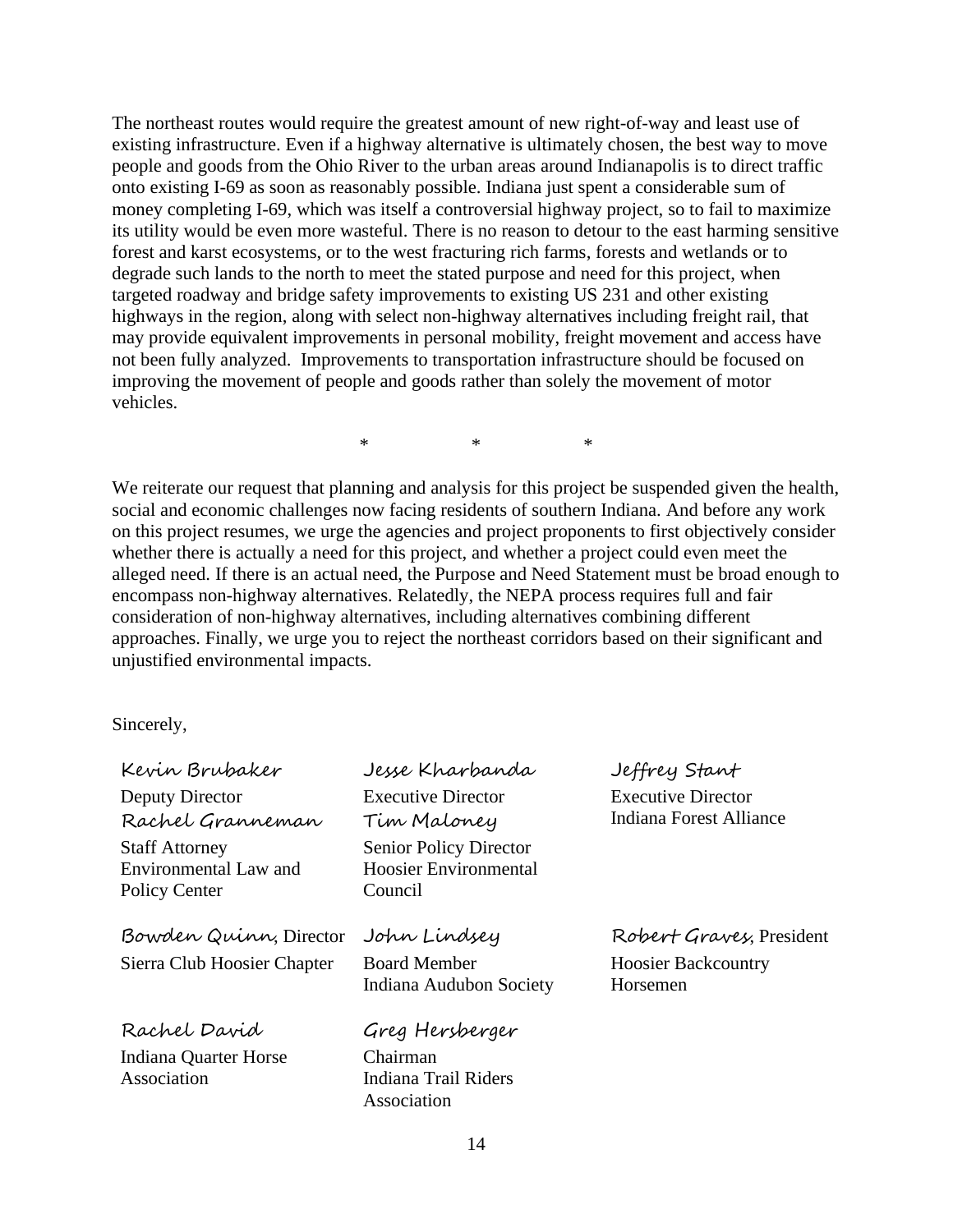#### *Local organizations*

Protect Our Woods Friends of Shirley Creek Kris Lasher

John Maier, President Kay Luttrell Rock Emmert

Bedford Norma Kreilein, MD Healthy Dubois County

Gretchen Anderson Rock Emmert John Blair

Orangeville Rise Kris Lasher ValleyWatch Project Acorn Dubois County

David Coyte Falling Springs Bird

Coalition for the Advancement of Regional Transportation

Sanctuary Orange County

#### *Churches*

| Bobby Busick, Trustee | Joseph Chisham           |
|-----------------------|--------------------------|
| <b>Bethel Church</b>  | Trustee                  |
| Orleans               | Mt. Horeb Baptist Church |
|                       | Orleans                  |

#### *Businesses*

Nick Swayer, Owner David McBride, Rex Babcock, Owner 1815 Barber Co. Co-owner Babcock Motors Orleans **A.M. Properties** Orleans

Busick Contracting, LLC **Orleans** 

Mitchell

Busick Insurance Agency, LLC, Orleans

Callie Coulter Devin Schmidt, Member Timothy Scott, Owner Consistent 7, LLC Construction Transfer, LLC. Dillman-Scott Funeral Home Orleans Orleans Paoli

Evansville

Patton Busick Brett Busick, Owner Tony Edwards, Owner CarSmart Auto Group **Orleans**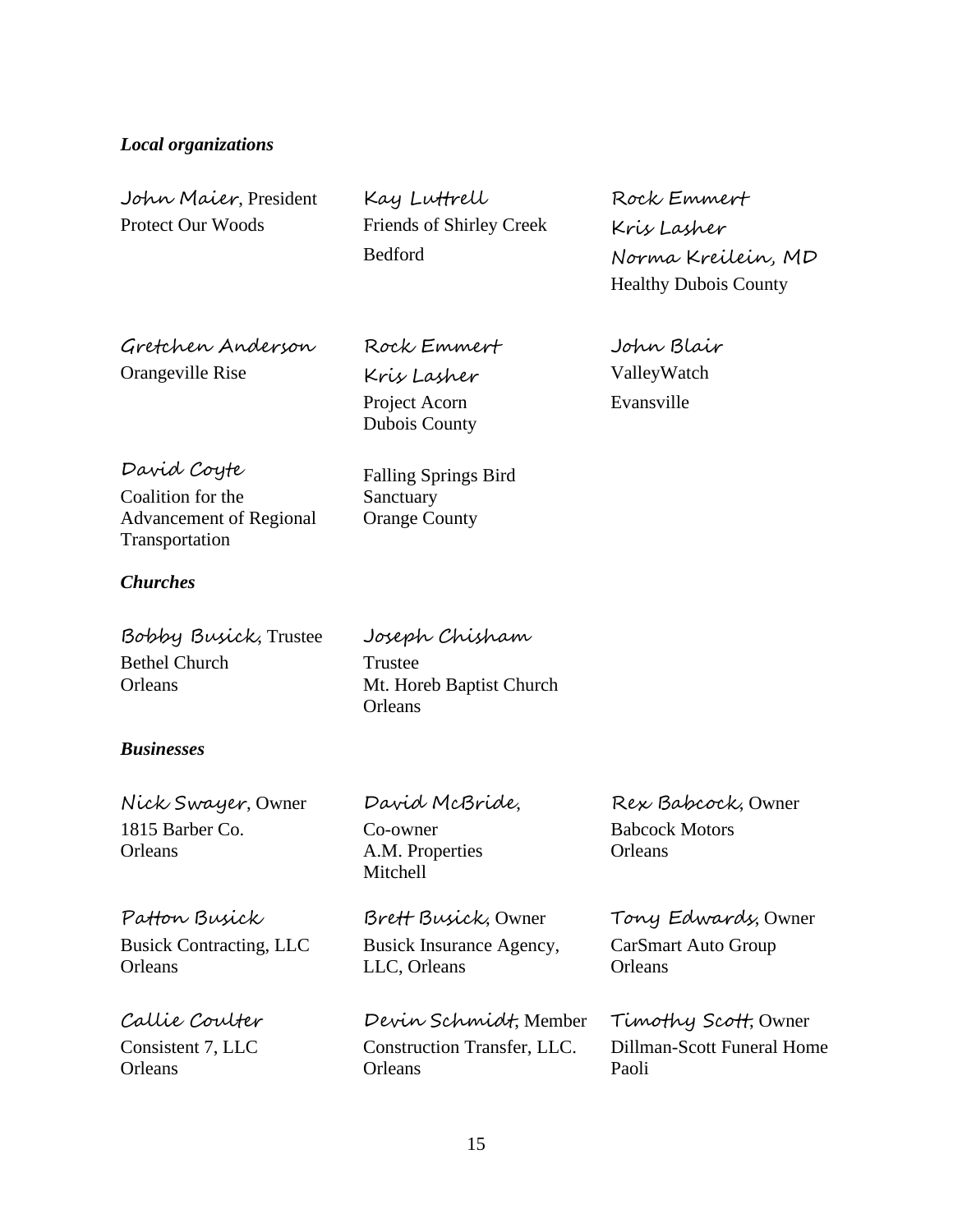| Bill Fletcher, Owner<br><b>Fletcher Heating and Cooling</b><br>Orleans     | Steve & Donna<br>Phillips, Owners<br><b>Flower Cottage</b><br>Orleans | Norman Gallion<br>Owner<br>Gallions Super-Value<br>Orleans                 |
|----------------------------------------------------------------------------|-----------------------------------------------------------------------|----------------------------------------------------------------------------|
| Rodney Hager, Owner<br><b>Hager Farms</b><br>Orleans                       | Randy Hall, Owner<br>Hall's Home Services<br>Orleans                  | Chad Hall & Todd<br>Hall, Co-owners<br><b>HB</b> Service Center<br>Orleans |
| Chad Hall, Owner<br><b>HB</b> Trucking<br>Orleans                          | Brandon & Nikki<br>Deckard, Owners<br>HD Graphix<br>Orleans           | Marion Eubank, Co-<br>owner<br>Highway 37 Treasures/Flea<br>Market, Paoli  |
| Brett Busick, Owner<br>Hoosier Express Auto Wash,<br><b>LLC</b><br>Orleans | Derek Breitwiser<br>Hot Spot Bar and Grill<br>Dubois                  | Greg Noble, President<br>Infrastructure Systems, Inc.<br>Orleans           |
| Jon Stalker, Member<br><b>ISI</b> Property<br>Orleans                      | Emily Brown, Owner<br>J & S Sportswear<br>Orleans                     | Jonathan Swayer,<br>Owner<br><b>Jonathan Swayer Drafting</b><br>Orleans    |
| Brian Jones, Owner<br><b>Jones Auto</b><br>Orleans                         | Greg Kendall, Owner<br>Kendall Trucks and Parts, Inc.<br>Orleans      | Brian & Betsi<br>Sandery, Owners<br>Kirby Hardware<br>Orleans              |
| Steve Lantis, Owner<br>Lantis Insurance<br>Orleans                         | Linda Lee, Owner<br>Lazy Black Bear<br>Paoli                          | Monte Rager, Owner<br>Lost River Liquors<br>Orleans                        |
| Vance & Myra Elliott<br>Maple Leaf Farms                                   | Kimberly R. Arnold,<br>Owner                                          | Jeff Riley & Troy<br>Riley, Owners                                         |

Owner Orleans Orange County Community Development Inc. Orleans<sup>1</sup>

Orleans Marathon

Orleans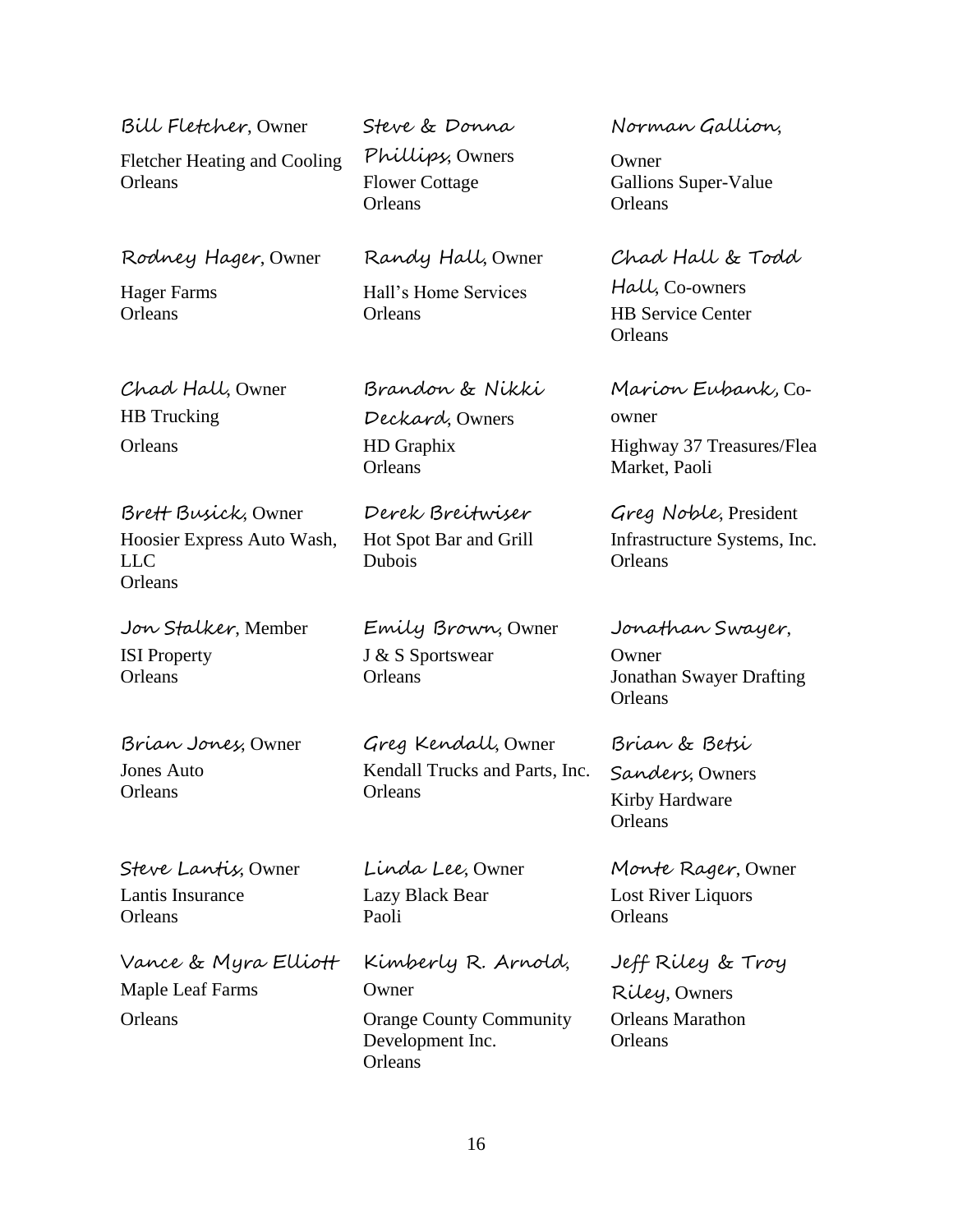Jerry Rigsby Rigsby Farms Worthington Horse Auction Worthington

Bill & Billy Rominger, Owners

Rachel Minton, Owner Shakeburger Drive-IN Paoli Sprigler's Gathering Room Springer Brothers Farms

Mark Springer, Owner Jay Strauss, Owner Corey Scott Springer Insurance **Orleans** 

Scott Daugherty, Owner Cyndi Qualkenbush Joe Taylor Super Clean Carwash Owner USC, LLC Orleans The Hair Dugout Orleans

Voegerl Washworld of Indiana Wendy's of Paoli Voegerl Hill Farms, Dubois Orleans Paoli

Orleans Williams

Grant Noble, Member Michael Powell, Owner Rachel Minton, Owner Orleans Plaza, LLC Porky's BBQ Rachel's Family Hair Care Orleans Paoli Paoli

> David & Jo Riley, **Owners** Riley Oil Company Paoli

Scott Daugherty, Owner Scott Daugherty Trucking Rominger Farms, Paoli **Dreams** Paoli Paoli

> Simon & Wendy Sprigler, Owners Orleans Paoli

Strauss Investments and Financial Services **Orleans** 

**Orleans** 

Mark Wheat, Owner Amy Amstutz, Owner Wheat's Off-Road White River Bait & Tackle

Stephen Robinson, **Owner** Robinson Auction Service **Orleans** 

Andy Mahler, Director Shagbark, Inc.

Daniel & Brian Springer, Owners

Super Burger Paoli

Duane & Jaima Jason Strauss William Parks, Owner